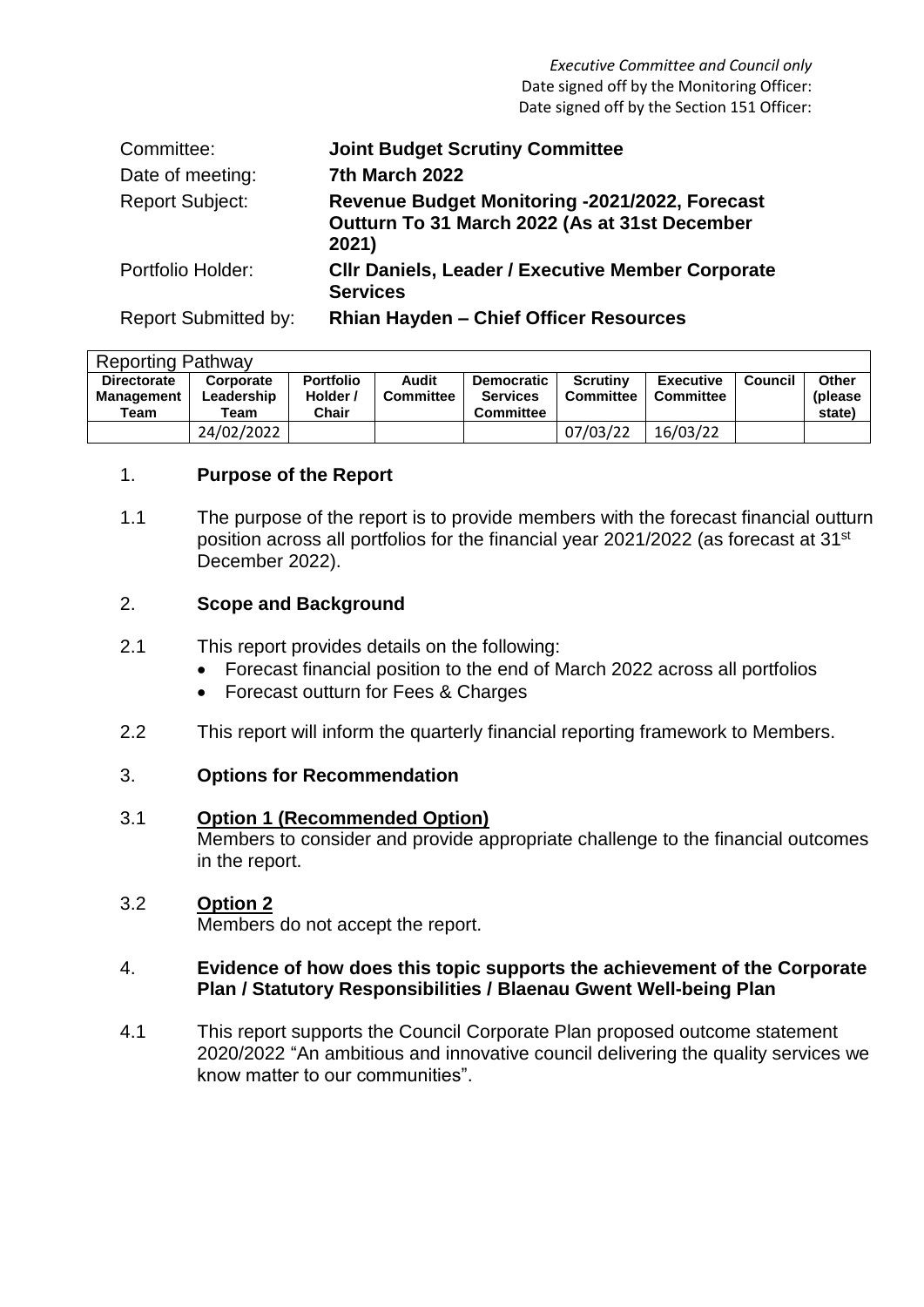# 5. **Implications Against Each Option**

# 5.1 **Impact on Budget**

- 5.1.1 The overall forecast outturn as at December 2021, is a favourable variance of £4.65m, after the application of Welsh Government Hardship Funding. There has been an increase in the favourable variance of £1.835m since the September 2021 forecast position (£2.814m).
- 5.1.2 The forecast overall financial position across all portfolios at 31st December 2021 (and before the inclusion of Covid-19 related expenditure) is shown in the table below:

| Portfolio/<br><b>Committee</b>                                          | 2021/2022<br><b>Revised</b><br><b>Revenue</b><br><b>Budget</b> | 2021/2022<br><b>Forecast</b><br>Outturn @<br>31 Dec<br>2021 | Favourable/<br>(Adverse)<br>To 31 March<br>2022 | <b>Append</b><br>ref: |  |
|-------------------------------------------------------------------------|----------------------------------------------------------------|-------------------------------------------------------------|-------------------------------------------------|-----------------------|--|
|                                                                         | £m                                                             | £m                                                          | £m                                              |                       |  |
| <b>Underspending Portfolios</b>                                         |                                                                |                                                             |                                                 |                       |  |
| Corporate Services &<br>Financial<br>Management<br>&<br><b>Strategy</b> | 18.425                                                         | 17.111                                                      | 1.314                                           | 1a                    |  |
| <b>Education &amp; Leisure</b>                                          | 63.863                                                         | 63.697                                                      | 0.166                                           | 1 <sub>c</sub>        |  |
| <b>Social Services</b>                                                  | 46.329                                                         | 43.059                                                      | 3.270                                           | 1 <sub>b</sub>        |  |
| Planning                                                                | 1.274                                                          | 1.241                                                       | 0.033                                           | 1 <sup>f</sup>        |  |
| Licensing                                                               | 0.106                                                          | 0.090                                                       | 0.016                                           | 1f                    |  |
|                                                                         |                                                                |                                                             |                                                 |                       |  |
| Sub Total (1)                                                           | 129.997                                                        | 125.198                                                     | 4.799                                           |                       |  |
| <b>Overspending Portfolios</b>                                          |                                                                |                                                             |                                                 |                       |  |
| Economy                                                                 | 1.551                                                          | 1.568                                                       | (0.017)                                         | 1 <sub>d</sub>        |  |
| Environment                                                             | 26.484                                                         | 26.617                                                      | (0.133)                                         | 1e                    |  |

Table 1 – Portfolio Summary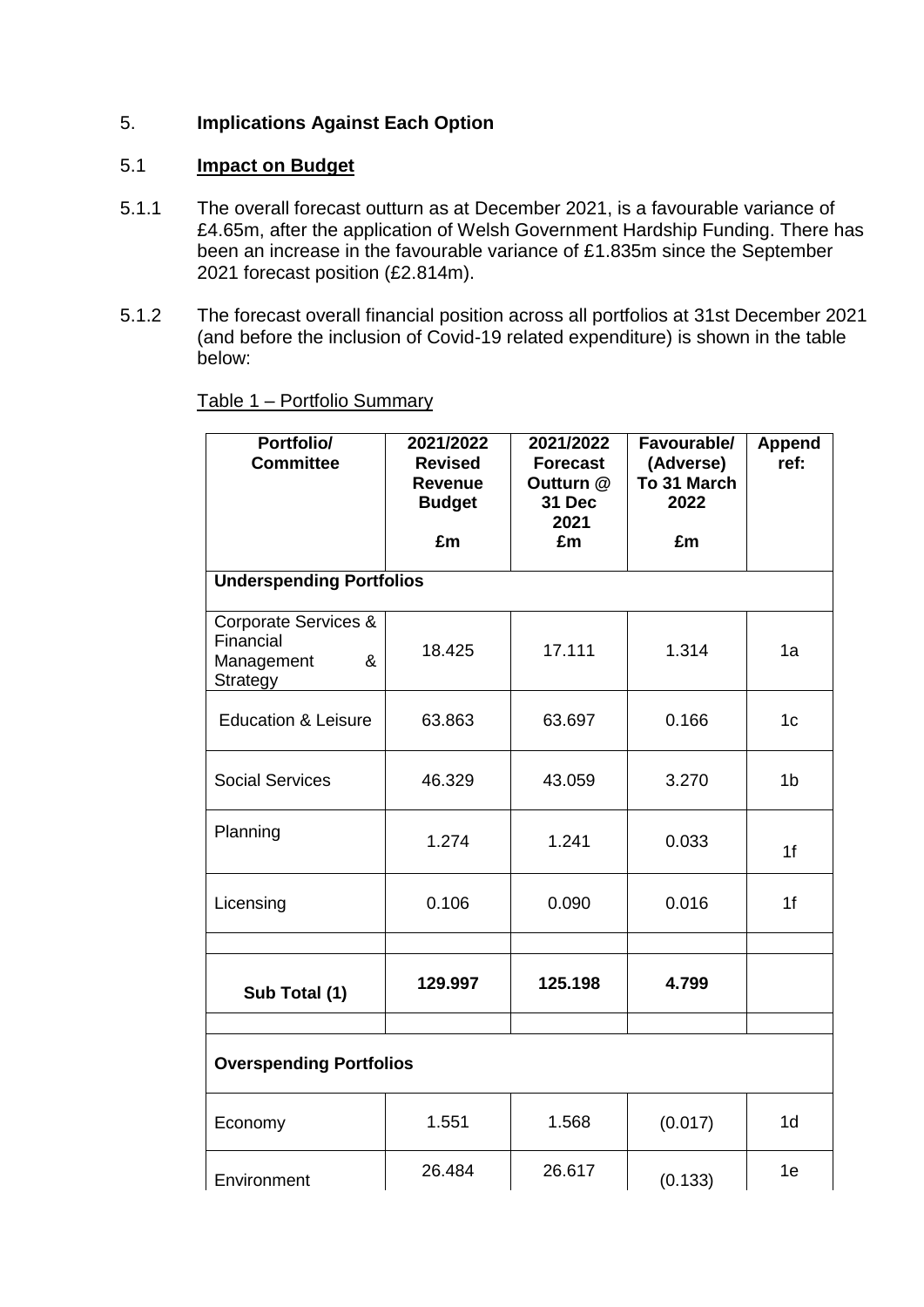| Sub Total (2)                    | 28.035         | 28.121         | (0.150)      |  |
|----------------------------------|----------------|----------------|--------------|--|
|                                  |                |                |              |  |
| <b>Total</b>                     | <u>158.032</u> | <u>153.319</u> | <u>4.649</u> |  |
| <b>Covid-19 Costs</b>            |                |                |              |  |
| <b>Social Services</b>           |                | 2.610          | (2.610)      |  |
| Education                        |                | 0.418          | (0.418)      |  |
| Environment                      |                | 2.008          | (2.008)      |  |
| Sub Total -<br>Covid19 spend     |                | 5.036          | (5.036)      |  |
| <b>WG Hardship</b><br>funding    |                |                | 2.426        |  |
| <b>WG SS Hardship</b><br>funding |                |                | <u>2.610</u> |  |
|                                  |                |                |              |  |
| <b>Revised Total</b>             |                |                | 4.649        |  |

- 5.1.3 The forecast includes actual and estimated funding from the Hardship fund for April to December 2021 of £5.036m. Claims have been submitted, in line with the set of principles issues by Welsh Government, for quarters 1 to 3 loss of income and £130,000 is included in the forecast for Social Services.
- 5.1.4 It has been confirmed that Welsh Government Hardship Funding will continue to March 2022.

# 5.1.5 **PORTFOLIO ANALYSIS**

- 5.1.6 Within the total forecast favourable variance of £4.65m, the cross cutting budgets within Corporate Services account for 19% (£0.865m) of this forecast. The breakdown is as follows:-
	- Commercial & Contract Management £0.5m
	- Pay award contingency £0.12m
	- Contingency Community Care £0.25m
- 5.1.7 Portfolio summary pages can be found in Appendix 1.
- 5.1.8 Details of the variances greater than £50,000 within the Portfolios are included in the Portfolio Analysis section below.
- 5.1.9 Action plans to address cost pressures are attached at Appendix 3. A breakdown of the adverse variances contained within the action plans is summarised below:-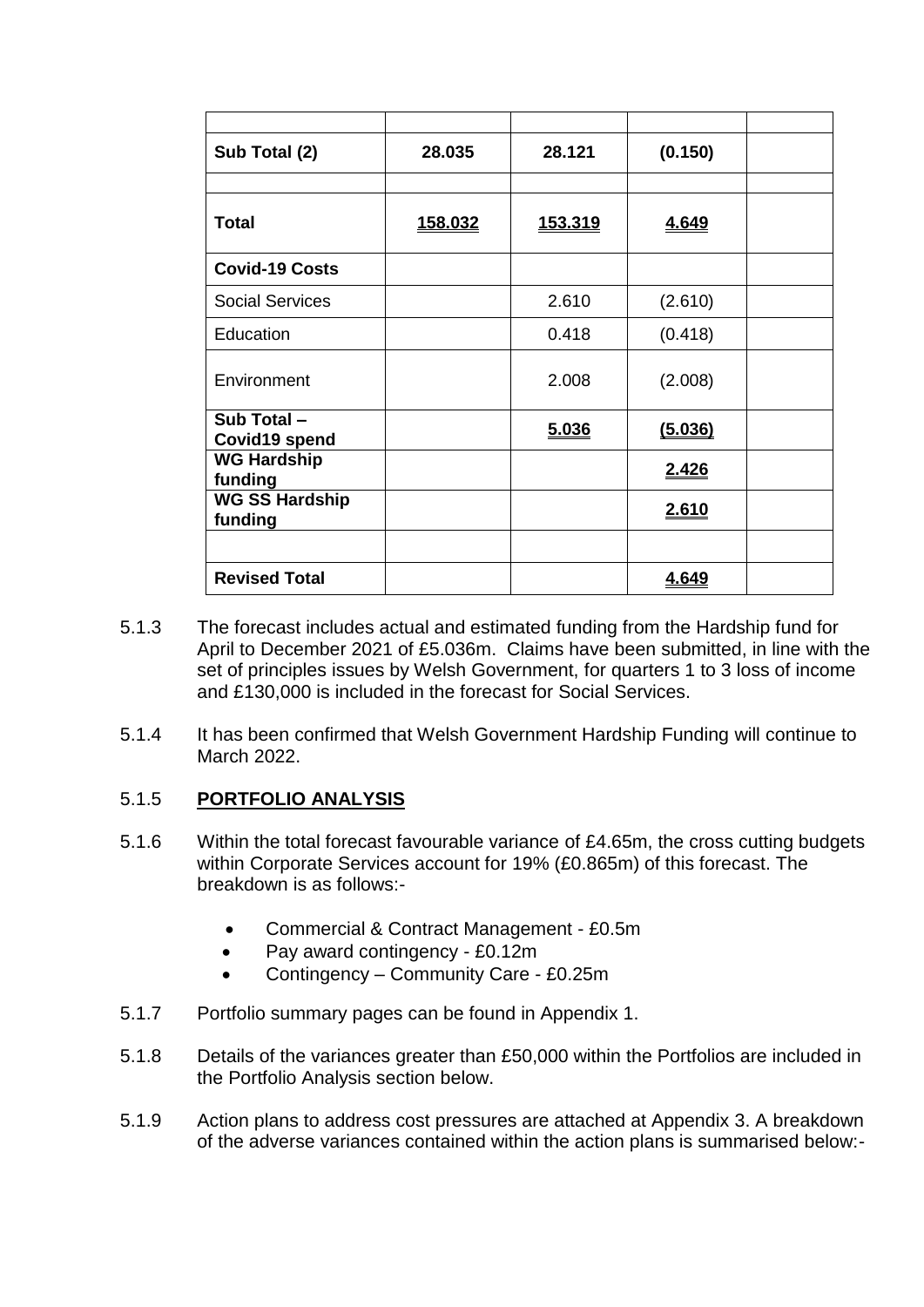Table 3 – Significant Adverse Variances

| <b>Social Services</b> | Legal Fees                 | £363,000 |
|------------------------|----------------------------|----------|
| Education              | <b>Departmental Budget</b> | £95,000  |
| Environment            | <b>Waste Collection</b>    | £306,000 |
|                        | <b>Services</b>            |          |
| Total                  |                            | £764,000 |

### 5.1.10 **Portfolio Analysis**

## 5.1.11 **Corporate Services – £1,313,874 favourable variance**

5.1.12 The forecast is made up of the following main variances: -

## 5.1.13 *Cross Cutting Budgets - £865,247*

- 5.1.14 Commercial & Contract Management (Budget £496,410) This budget was created to fund contract price increases during the year, that cannot be managed within portfolio budgets. However, no requests for funding have been received to date, therefore this budget is showing a favourable variance of £496,410.
- 5.1.15 Contingency Pay Award / Community Care (Budget £1.2m) This budget has been established to cover a potential pay award for 2021/2022 of up to 2.0% for Council staff and increased costs within Community Care. The forecast includes a commitment of a 1.75% pay award for staff (£831,863). Local authority employers are currently considering a way forward with trade unions. At present this budget is showing a £368,838 favourable position.

## 5.1.16 *Departmental Budgets - £216,232*

5.1.17 The forecast favourable variance mainly relates to reduced employee related expenditure due to delays in filling vacant posts, maternity leave, staff on temporary reduced hours and the utilisation of one-off grant funding. In addition, there is an increased level of income provided by Welsh Government for an administration grant for providing COVID-19 related support.

#### 5.1.18 *Council Tax Reduction Scheme - £163,687*

The forecast favourable variances relate to a reduction in the number of claimants since the start of the financial year, with the number of claimants now at pre pandemic levels. This is probably as a consequence of claimants returning to work following the end of furlough and COVID Lockdowns.

# 5.1.19 **Social Services – £3,270,472 favourable variance**

5.1.20 The forecast is made up of the following main variances: -

# 5.1.21 *Children's Services – Favourable Variance of £1.09m*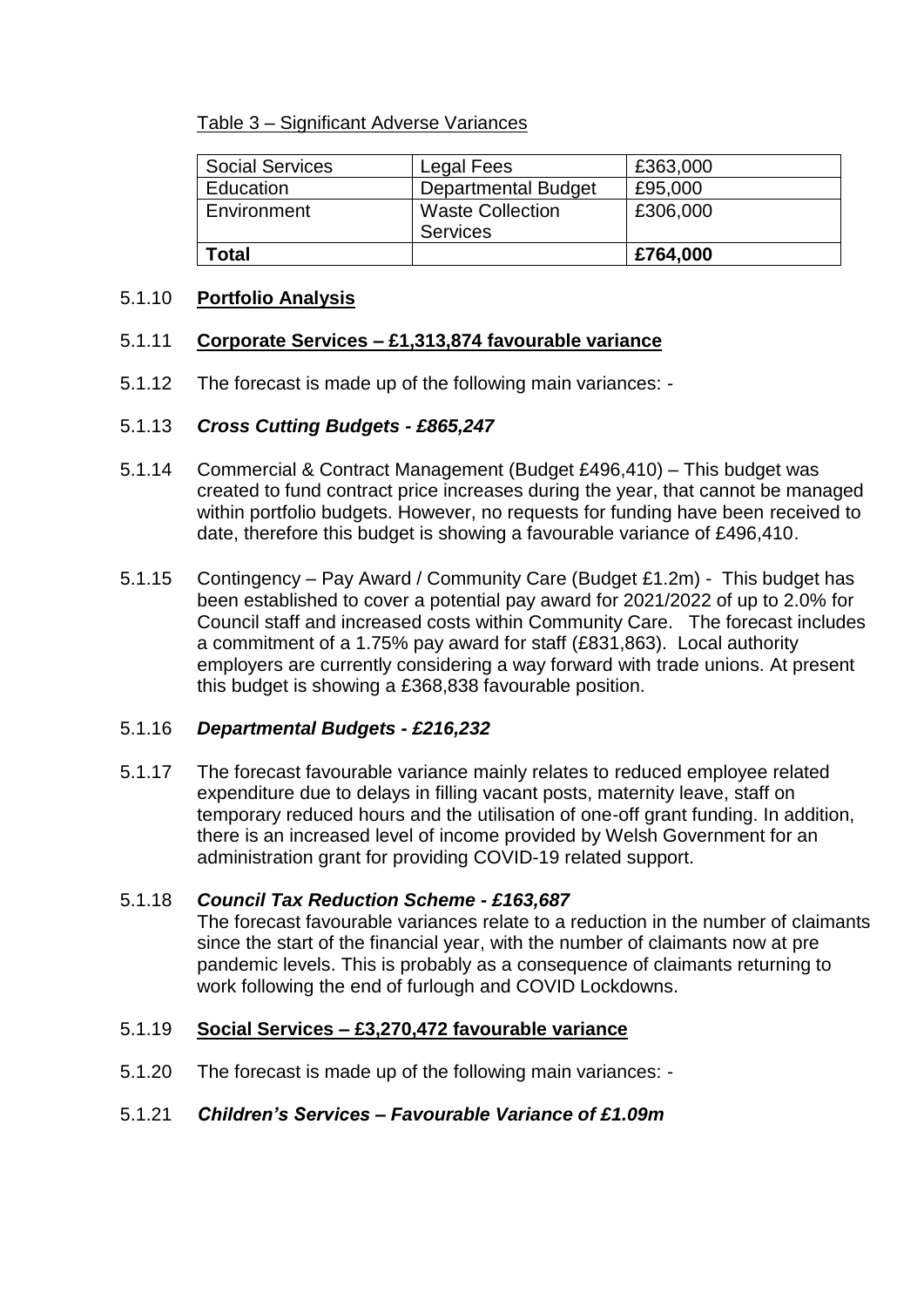- 5.1.22 There is only one main adverse variance, Legal Fees of £363,000 which is mainly due to the continuing cost pressure as a result of using an external law firm resulting from court proceedings in relation to Children Looked After.
- 5.1.23 A cost pressure of £350,000 was awarded in 2021/2022 to partially address the cost pressure.
- 5.1.24 This adverse variance has been completely offset mainly by two underspending areas:
	- Residential Placements showing a favourable variance of £852,000 mainly due to the application of Sustainability Grant Funding and
	- Social worker Teams of £586,000 mainly due to vacant posts resulting from the issues experienced with recruitment and retention.

### 5.1.25 *Adult Services – Favourable Variance of £2m*

5.1.26 The overall favourable variance of £2m, is mainly due to the application of Sustainability Grant, ICF, Home First and Social Services Recovery Grant. This has enabled a number of established posts to be funded from grant. In addition, there are a number of vacant posts and a reduction in staffing cover costs within Provider Services (as Day Services provision is not fully operational as yet). There has been a reduction in the number of placements and packages of care since the pre-Covid-19 period. The service is experiencing an increase in demand and referrals, however, current staff capacity is having an impact on the placement process.

#### 5.1.27 *Support Service and Management Costs - £177,000 favourable variance*

The overall favourable variance of £177,000 is mainly due to grant funding of established posts and a number of vacant posts.

### 5.1.28 **Education and Leisure – £165,956 favourable variance**

- 5.1.29 There favourable variance is due to:-
	- Strategic Management £190,000 favourable variance relating to lower pension contributions to the local government pension scheme for school based staff (£111,000) and charging the costs of the Statutory Additional Learning Needs (ALN) Officer, to the ALN specific grant (£79,000).
	- LEA Budget Supporting SEN £62,000 favourable variance, relating to income arising from the secondment of the Principal School Psychologist.
- 5.1.30 There is one main adverse variance:-
	- Departmental budget £95,000 adverse variance relating to staffing costs for specific areas of work until March 2022 and maternity cover arrangements.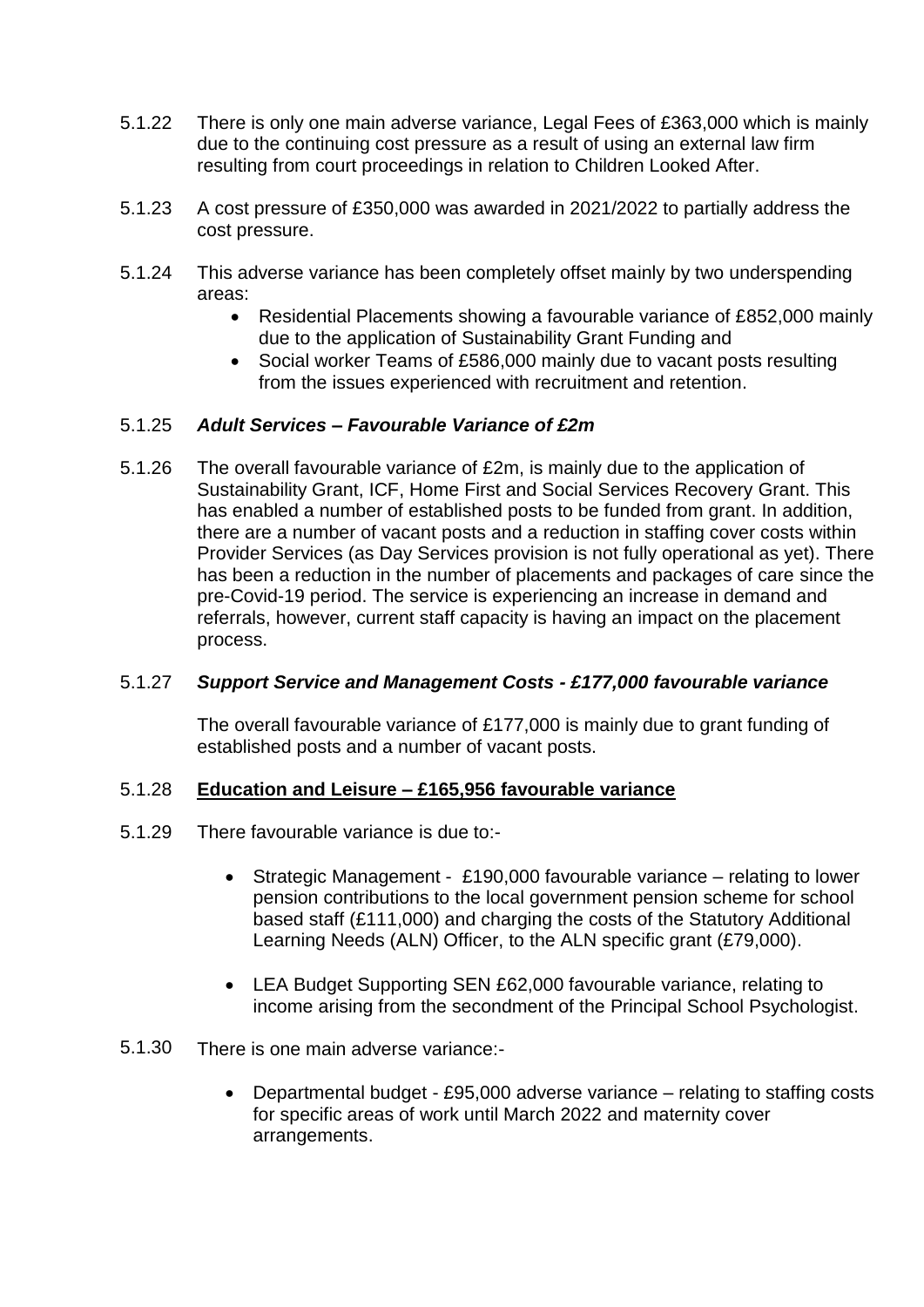# 5.1.31 **Environment Portfolio – £133,162 adverse variance**

5.1.32 The forecast is made up of the following main adverse variances:-

## 5.1.33 **Recycling Collection - £305,740 adverse variance**

One primary driver for the adverse variance relates to the ongoing cost of receptacles and food waste bags. External funding for the purchase of food waste bags has ceased and therefore this now presents a cost pressure within this budget. The budget for receptacles is not sufficient to meet demand for replacement receptacles and food waste bags as requested by households and in addition new receptacles will need to be provided to the new development/builds that is ongoing within Blaenau Gwent. The second primary driver for the adverse variance relates to agency staff costs. This adverse variance is being reviewed as potentially some costs could be recovered from the Hardship Fund.

## 5.1.34 **Recycling Disposal - £123,430 favourable variance**

The cost per tonne has increased for paper, steel, plastics, cardboard and aluminium and therefore the income and forecast income has increased for these recyclates, mitigating the adverse variance.

## 5.1.35 **Fees & Charges**

- 5.1.36 The 2021/2022 portfolio estimates include income budgets in relation to fees & charges (excluding Council Tax) of £15m across all portfolios. Attached at Appendix 2 is an analysis of income received against budget for the financial year for individual portfolios, and current forecast indicates an adverse variance against this target of £1.1m, primarily relating to lost income: -
	- charges for Community Care & CHC income £1.3m (This shortfall is offset by the overall underspend within the Social Services Portfolio).
- 5.1.37 Whilst the analysis of fees and charges is useful, it should not be considered in isolation, as elements of any shortfall within Portfolios can be inextricably linked to underspends in expenditure within the same budget heading. Where this is the case, budget holders should action budget virements to ensure that the income targets reflect more accurately expected income. Likewise, any over achievement in income which offset overspends in expenditure within the same budget, should be treated in the same way.

### 5.2 **Risk including Mitigating Actions**

- 5.2.1 Grants form a significant element of the Council's income and support the delivery of priority services to the people of Blaenau Gwent. There is a risk that a reduction or cessation of grant funding will result in service levels reducing or services no longer being delivered.
- 5.2.2 A grants register has been developed and is being maintained and will be considered as part of the Medium Term Financial Strategy.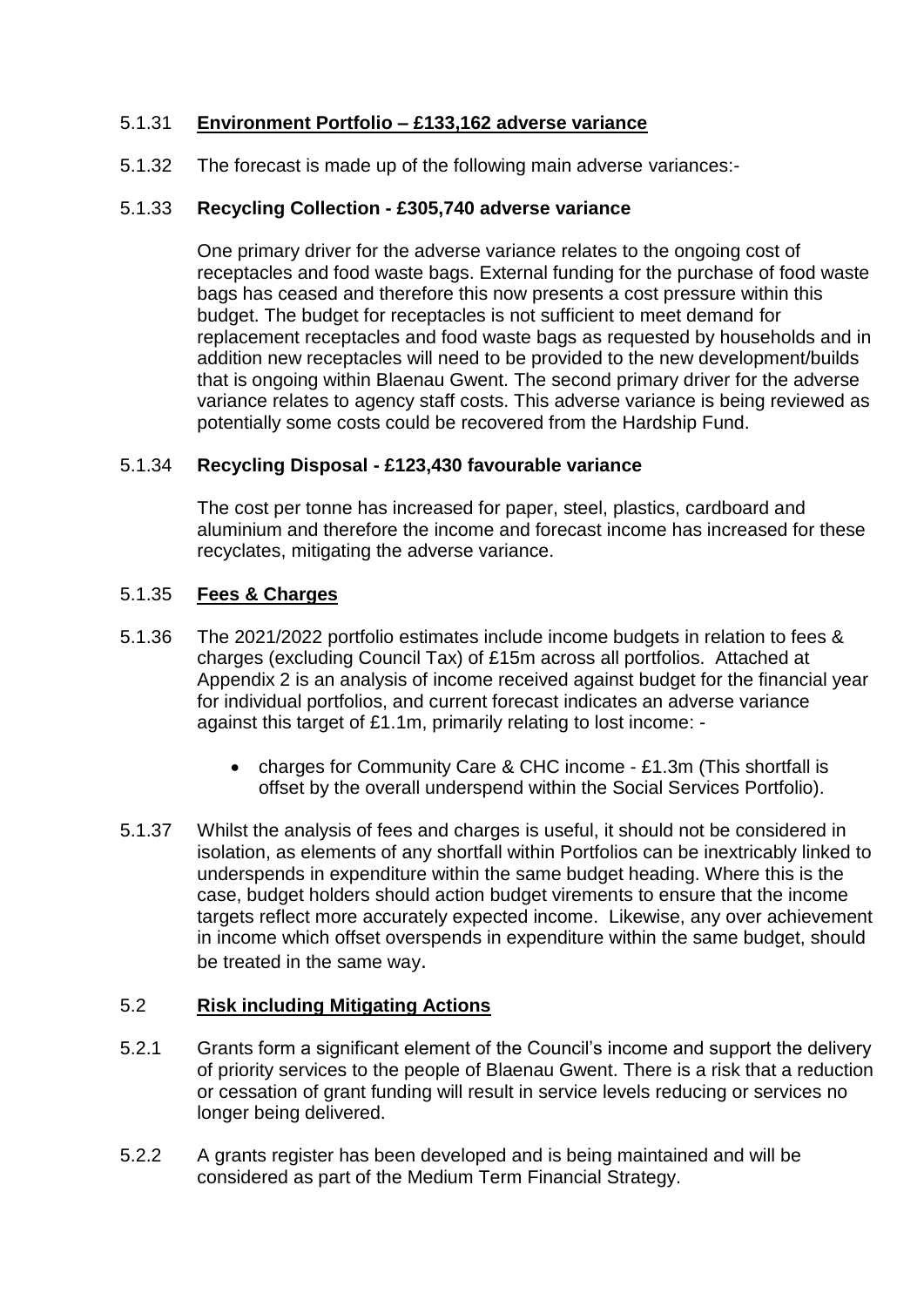- 5.2.3 There is a risk that Action Plans will not address the cost pressures identified.
- 5.2.4 Action Plans have been developed, identifying actions to mitigate the forecast cost pressures. The Action Plans will be monitored as part of the Budget Monitoring and Reporting Framework and the impact reported to the Joint Budget Scrutiny Committee, Executive Committee and the Cost Pressure Sub Group.
- 5.2.5 There is a risk that Covid-19 will continue into the medium/long term, impacting on Council services and budgets. This risk can be mitigated by the continuation of processes that the Council has introduced since March 2020 eg prioritising services, redeployment of staff, home working.
- 5.2.6 There is a risk that Welsh Government will not provide Hardship funding/loss of income funding for all cost pressures identified. This risk has been mitigated through a continuing dialogue and lobbying with Welsh Government, through the WLGA and the continuing development of action plans by budget holders. The Hardship Fund will not continue into 2022/2023 and this risk has been mitigated by additional resources provided by Welsh Government through the Revenue Support Grant.
- 5.2.7 There is a risk of increase costs for food, fuel and other essential goods and services as a result of the ongoing situation regarding the U.K. Exiting the E.U.
- 5.2.8 The UK Exiting the EU has been added as an organisational risk to the corporate risk register, whilst a separate, more detailed high level action plan has been developed and is being monitored by the Core Planning Group.
- 5.3 Legal *N/A*
- 5.4 Human Resources *N/A*

### 6. **Supporting Evidence**

- 6.1 **Performance Information and Data**
- 6.1.1 A summary page for each portfolio is contained in Appendices 1a to 1g.
- 6.2 **Expected outcome for the public**
- 6.2.1 The report details the financial implications for the Council in providing services to the communities of Blaenau Gwent.

#### 6.3 **Involvement (consultation, engagement, participation)**

6.3.1 CLT have considered the forecast financial position for 2021/2022 (as 31st December 2021).